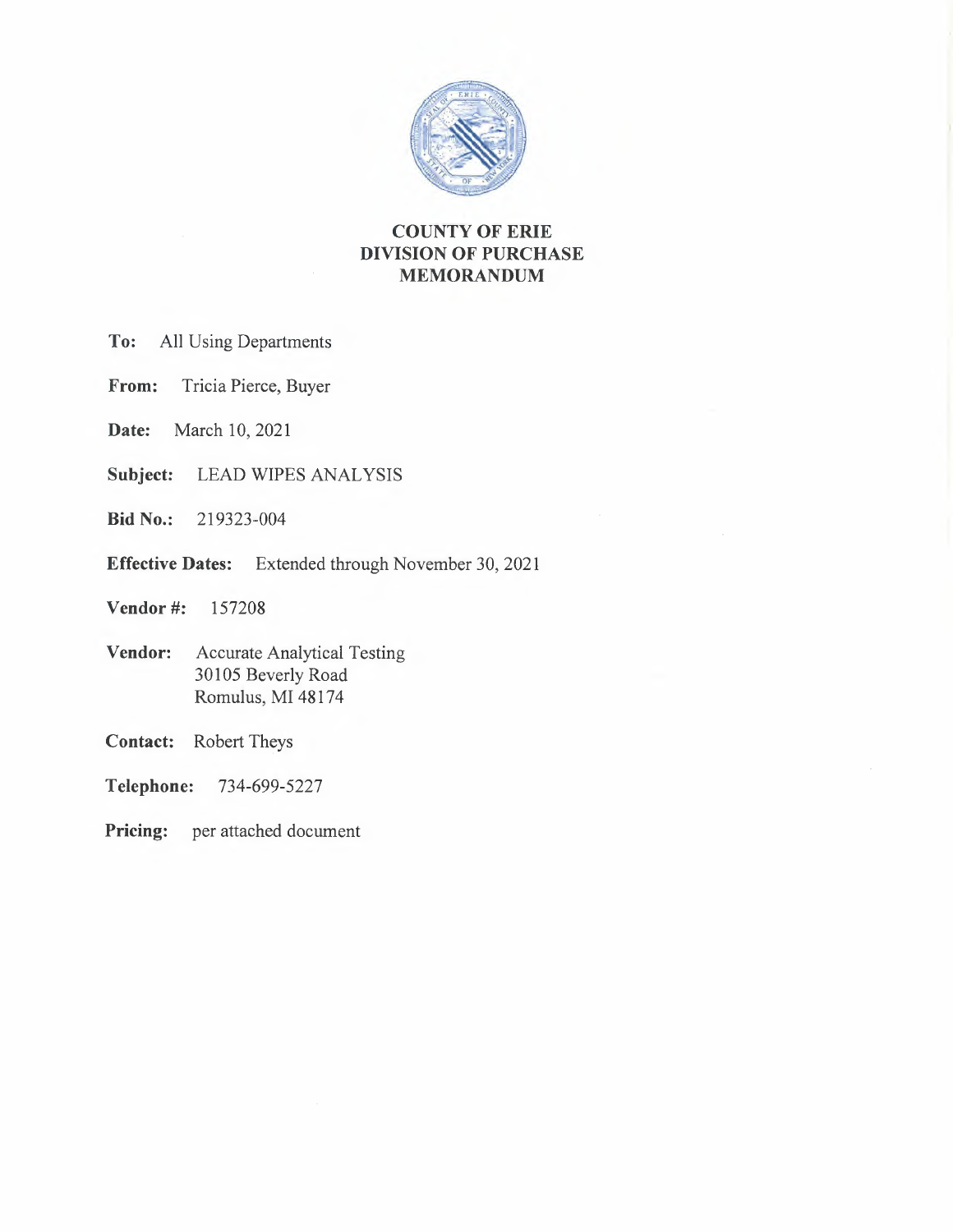

### **COUNTY OF ERIE MARK C. POLONCARZ COUNTY EXECUTIVE DIVISION OF PURCHASE INVITATION TO BID**

Bids, as stated below, will be received and publicly opened by the Division of Purchase in accordance with the attached specifications. **FAX bids are unacceptable.** Bids must be submitted in a sealed envelope to:

> County of Erie Division of Purchase Attention: Tricia Pierce, Buyer (716) 858-6337 95 Franklin Street, Room 1254 Buffalo, New York 14202-3967

| NOTE: Lower left hand corner of envelope MUST indicate the following: |       |         |
|-----------------------------------------------------------------------|-------|---------|
| BID NUMBER: 219323-004                                                |       |         |
| <b>OPENING DATE:</b> November 25, 2019                                | TIME: | 2:00 PM |

FOR: **Lead Wipes Analysis** 

NAME OF BIDDER: <u>Accevate</u> Ausytien Testing LLC

If you are submitting other Invitations to Bid, each bid must be enclosed in a separate envelope.

Following EXHIBITS are attached to and made a part of the bid specifications, and part of any agreement entered into pursuant to this Invitation to Bid:

- $\frac{X}{X}$  EXHIBIT "A" Assignment of Public Contracts
	- EXHIBIT "A" Assignment of Public Contracts<br>EXHIBIT "B" Purchases by Other Local Governments or Special Districts<br>EXHIBIT "C" Construction/Reconstruction Contracts
- EXHIBIT "C" Construction/Reconstruction Contracts
- EXHIBIT "D'' Bid Bond (Formal Bid)
- N/A EXHIBIT "E" Bid Bond (Informal Bid)
- $\overline{X}$  EXHIBIT "EP" Erie County Equal Pay Certification
- EXHIBIT "F" Standard Agreement
- $\overline{X}$  EXHIBIT "G" Non-Collusive Bidding Certification
- $X$  EXHIBIT "H" MBE/ WBE Commitment
- EXHIBIT "IC" Insurance
- EXHIBIT "J" Apprentice Training Program Certification
- EXHIBIT "P" & EXHIBIT "PBI" Performance Bond
- EXHIBIT "PW" NYS Prevailing Wage
- EXHIBIT "Q" Confined Space Program Certification

(Rev. 1/15)

ERIE COUNTY OFFICE BUILDING, 95 FRANKLIN STREET, BUFFALO. NEW YORK 14202 (71ô) 858-6395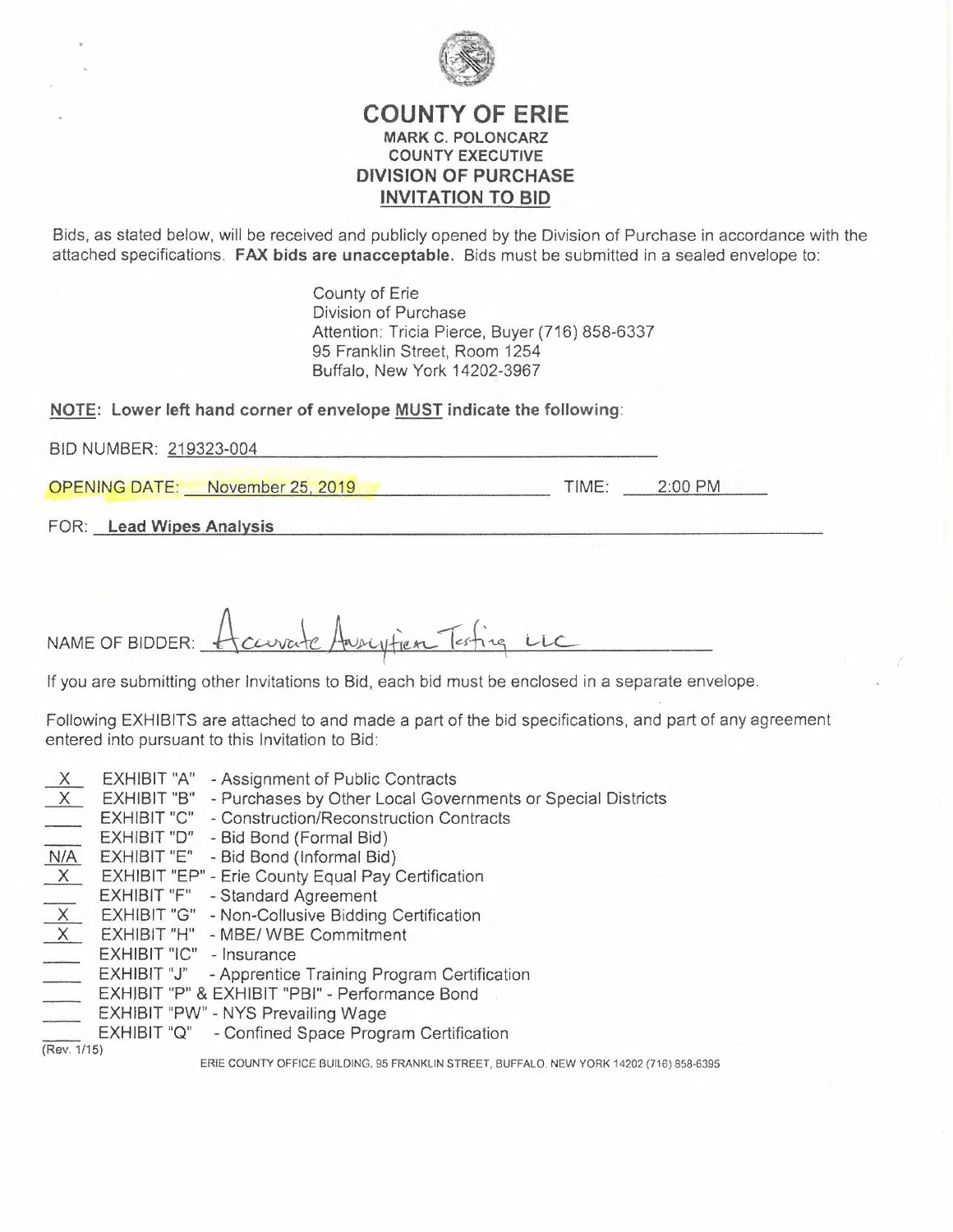# **County of Erie DIVISION OF PURCHASE NON-COLLUSIVE BIDDING CERTIFICATION**

By submission of this bid, each bidder and each person signing on behalf of any bidder certifies, and in the case of a joint bid each party thereto certifies as to its own organization, under penalty of perjury, that to the best of his knowledge and belief:

(1) the prices in this bid have been arrived at independently without collusion, consultation, communication, or agreement, for the purpose of restricting competition, as to any matter relating to such prices with any other bidder or any competitor;

(2) unless otherwise required by law, the prices which have been quoted in this bid have not been knowingly disclosed by the bidder and will not knowingly be disclosed by the bidder prior to opening, directly or indirectly, to any other bidder or to any competitor; and

(3) no attempt has been made or will be made by the bidder to induce any other person, partnership or corporation to submit or not to submit a bid for the purpose of restricting competition.

> **NOTICE**  (Penal Law, Section 210.45)

IT IS A CRIME, PUNISHABLE AS A CLASS **A** MISDEMEANOR UNDER THE LAWS OF THE STATE OF NEW YORK, FOR A PERSON, IN AND BY A WRITTEN INSTRUMENT, TO KNOWINGLY MAKE A FALSE STATEMENT, OR TO MAKE A FALSE STATEMENT, OR TO MAKE A STATEMENT WHICH SUCH PERSON DOES NOT BELIEVE TO BE TRUE.

#### **BID NOT ACCEPTABLE WITHOUT FOLLOWING CERTIFICATION:**

| BID NOT ACCEPTABLE WITHOUT FOLLOWING CERTIFICATION:                                                 |
|-----------------------------------------------------------------------------------------------------|
| Affirmed under penalty of perjury this $\mathscr{B}^{\mathcal{H}}$ day of $\mathcal{N}$ weaker 2019 |
| TERMS $Mct - 30$ DELIVERY DATE AT DESTINATION                                                       |
| FIRM NAME Accurate Avalyticar Testing LLC                                                           |
|                                                                                                     |
| ADDRESS BOILE Bevich rd<br>$2^{12}$ $2^{18}$ $13174$                                                |
| AUTHORIZED SIGNATURE                                                                                |
| <b>TYPED NAME OF AUTHORIZED SIGNATURE</b>                                                           |
| TITLE CED OWNER<br>TELEPHONE NO. $734-699 - 5227$                                                   |

(Rev.1/2000)

ERIE COUNTY OFFICE BUILDING. 95 FRANKLIN STREET, BUFFALO, NEW YORK 14202 (716) 858-6395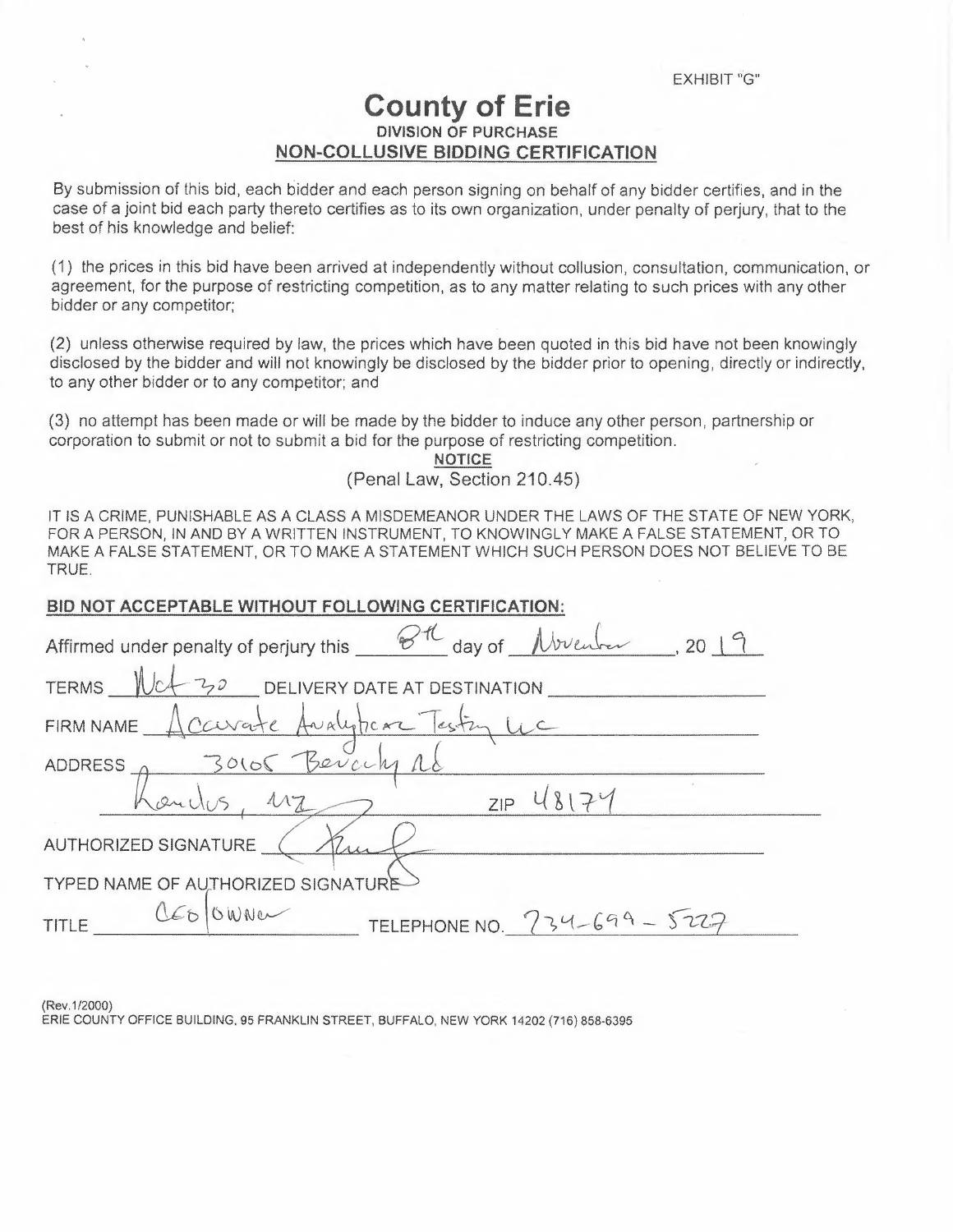# **County of Erie DIVISION OF PURCHASE BID SPECIFICATIONS**

#### BID NO 219323-004

Ship to: Erie County Dept. of Health Attention: Env Health Central Office Address: 503 Kensington Ave. Buffalo, NY 14214

Ship Via: CW Date Required at Destination:

| <b>ITEM</b><br>NO. | QUAN-<br>TITY | <b>UM</b> | CATALOG NO./DESCRIPTION                                            | <b>UNIT</b><br><b>PRICE</b> | <b>TOTAL</b><br>PRICE |
|--------------------|---------------|-----------|--------------------------------------------------------------------|-----------------------------|-----------------------|
|                    |               |           |                                                                    |                             |                       |
|                    |               |           |                                                                    |                             |                       |
|                    |               |           | Proposal to supply our requirements for Lead Wipe Analysis for the |                             |                       |
|                    |               |           | Period of 12/1/19 through 11/30/20. Number of tests are estimated  |                             |                       |
|                    |               |           | And can be increased or decreased during the term of the           |                             |                       |
|                    |               |           | Agreement.                                                         |                             |                       |
|                    |               |           |                                                                    |                             |                       |
|                    |               |           | The successful bidder must be able to meet the following           |                             |                       |
|                    |               |           | Minimum requirements:                                              |                             |                       |
|                    |               |           | The Laboratory MUST be National Lead Laboratory<br>$\mathbf{1}$ .  |                             |                       |
|                    |               |           | Accreditation Program (NLLAP) Certified.                           |                             |                       |
|                    |               |           | 2. Assure that all testing is performed within specified           |                             |                       |
|                    |               |           | turn around times.                                                 |                             |                       |
|                    |               |           | 3. Assure all reporting is electronically filed and available      |                             |                       |
|                    |               |           | within specifies turn around times.                                |                             |                       |

PLEASE NOTE: ALTERNATE PRODUCTS & SERVICES WILL BE EVALUATED AS PER BIDDER INSTRUCTION #19

NOTE: Bid results cannot be given over the phone. All requests for bid results should be submitted in writing or faxed to:

ERIE COUNTY DIVISION OF PURCHASE Freedom of Information Officer 95 Franklin Street, Rm. 1254 Buffalo, NY 14202 FAX #: 716/858-6465

40,442.50 TOTAL NET BID DELIVERED INSIDE

**NAME OF BIDDER** 

(Rev. 9/95)

ERIE COUNTY OFFICE BUILDING, 95 FRANKLIN STREET, BUFFALO, NEW YORK 14202 (716) 858-6395